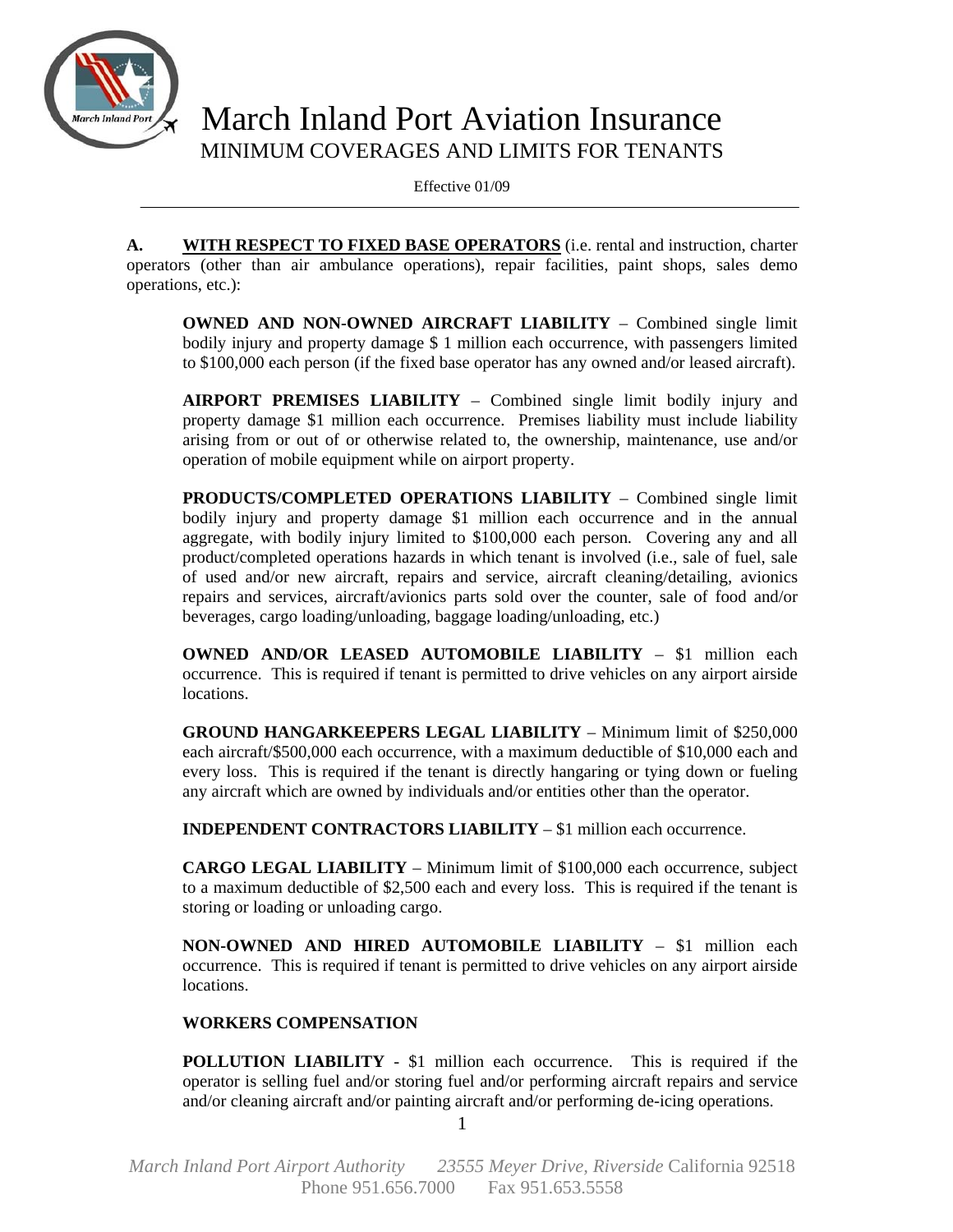**FIRE LEGAL LIABILITY** - \$100,000 each occurrence. This is required if the tenant is leasing a building.

## **B. WITH RESPECT TO CONCESSONAIRES AND CONTRACTORS:**

**PREMISES LIABILITY** – Combined single limit bodily injury and property damage \$5 million each occurrence. Premises liability must include liability arising from or out of or otherwise related to, the ownership, maintenance, use and/or operation of mobile equipment while on airport property.

**PRODUCTS/COMPLETED OPERATIONS LIABILITY** – Combined single limit bodily injury and property damage \$ 5 million each occurrence and in the annual aggregate. Covering any and all products/completed operations hazards in which tenant is involved.

**OWNED AND/OR LEASED AUTOMOBILE LIABILITY** – \$1 million each occurrence. This is required if tenant is permitted to drive vehicles on any airport airside locations.

**INDEPENDENT CONTRACTORS LIABILITY** – \$5 million each occurrence.

**NON-OWNED AND HIRED AUTOMOBILE LIABILITY** – \$1 million each occurrence. This is required if tenant is permitted to drive vehicle on any airside locations.

## **WORKERS COMPENSATION INSURANCE**

**POLLUTION LIABILITY** - \$1 million each occurrence (if applicable).

**FIRE LEGAL LIABILITY** - \$100,000 each occurrence.

#### **C. WITH RESPECT TO HANGAR TENANTS**:

**OWNED AIRCRAFT LIABILITY** – Combined single limit bodily injury and property damage \$1 million each occurrence, with passengers limited to \$100,000 each person.

**AIRPORT PREMISES LIABILITY** – Combined single limit bodily injury and property damage and \$1 million each occurrence. Premises liability must include liability arising from or out of or otherwise related to, the ownership, maintenance, use and/or operation of mobile equipment while on airport property.

**PRODUCTS/COMPLETED OPERATIONS LIABILITY** – Combined single limit bodily injury and property damage \$ 1 million each occurrence and in the annual aggregate, with bodily injury limited to \$100,000 each person. Covering any and all product/completed operations hazards in which tenant is involved (including, but not limited to, aircraft maintenance, fueling, aircraft repairs, sales, etc).

**OWNED AUTOMOBILE LIABILITY** – \$1 million each occurrence.

**GROUND HANGARKEEPERS LEGAL LIABILITY** – \$100,000 each occurrence, with a maximum deductible of \$5,000 each and every loss. This is required, if the owner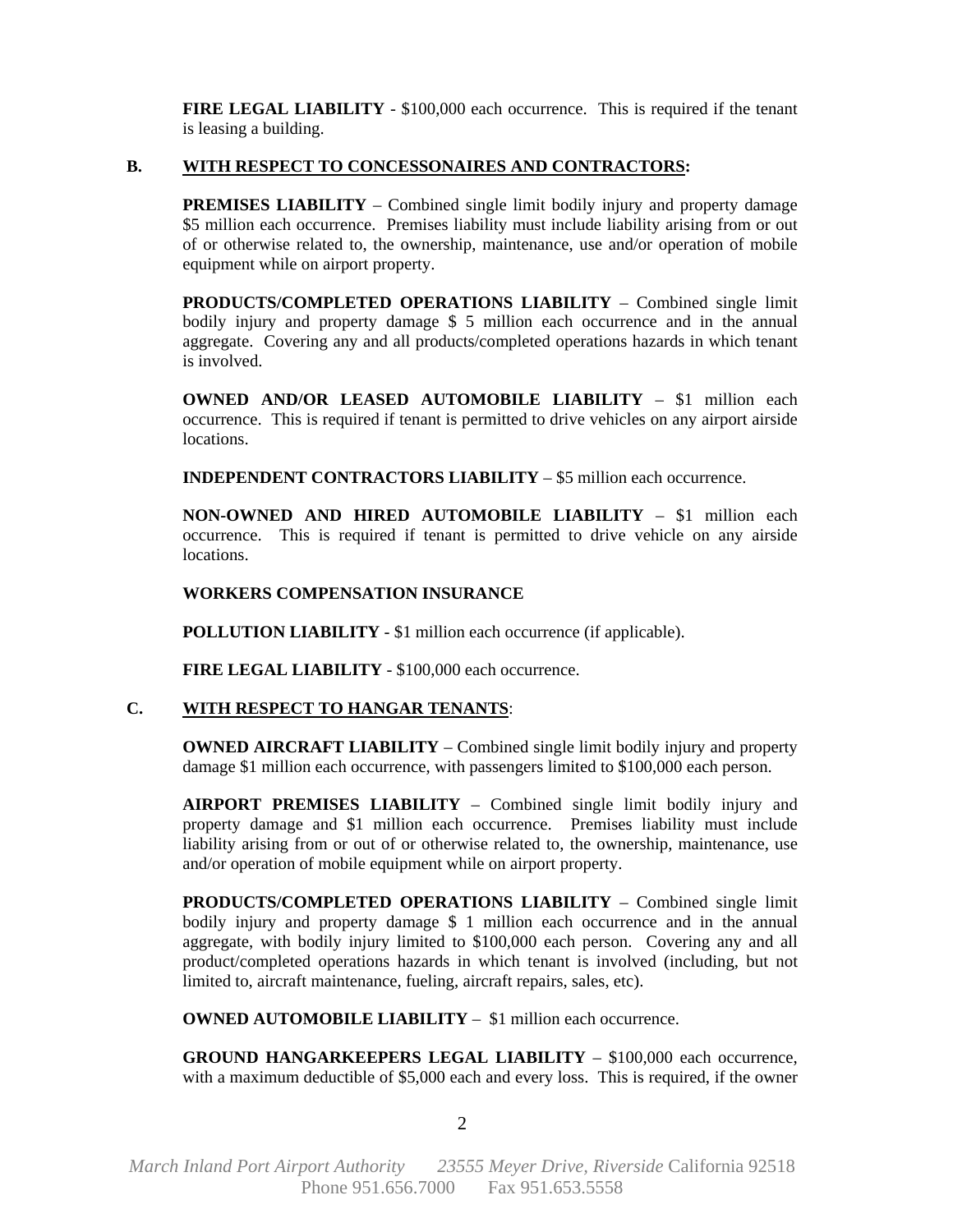has any aircraft of others in their care, custody and/or control (such as storing a friend's aircraft, etc.)

**INDEPENDENT CONTRACTORS LIABILITY** – \$1 million each occurrence.

**NON-OWNED AND HIRED AUTOMOBILE LIABILITY** – \$1 million each occurrence.

**POLLUTION LIABILITY** - \$1 million each occurrence (if the owner is storing and/or pumping any fuel.)

**FIRE LEGAL LIABILITY** - \$100,000 each occurrence.

## **D. WITH RESPECT TO AIRLINE/COMMUTERS:**

**OWNED AND NON-OWNED AIRCRAFT LIABILITY** - Combined single limit bodily injury and property damage \$100 million each occurrence, including passengers. Coverage should include baggage legal liability (including loading and unloading), cargo legal liability (including loading and unloading), and mail legal liability.

**AIRPORT PREMISES LIABILITY** – Combined single limit bodily injury and property damage \$100 million each occurrence. Premises liability must include liability arising from or out or otherwise related to, the ownership, maintenance, use and/or operation of mobile equipment while on airport property.

**PRODUCTS/COMPLETE OPERATIONS LIABILITY** – Combined single limit bodily injury and property damage \$ 100 million each occurrence and in the annual aggregate covering any and all products/completed operations hazards in which tenant is involved.

**OWNED AND/OR LEASED AUTOMOBILE LIABILITY** – \$10 million each occurrence.

**INDEPENDENT CONTRACTORS LIABILITY** – \$ 100 million each occurrence.

**NON-OWNED AND HIRED AUTOMOBILE LIABILITY** – \$10 million each occurrence.

**WORKERS COMPENSATION INSURANCE, INCLUDING EMPLOYERS LIABILITY**

**POLLUTION LIABILITY** - \$10 million each occurrence.

**FIRE LEGAL LIABILITY** - \$1,000,000 each occurrence. This is required if the operator is leasing a building.

#### **E. WITH RESPECT TO AIR AMBULANCE OPERATORS:**

**OWNED AND NON-OWNED AIRCRAFT LIABILITY** – Combined single limit bodily injury and property damage \$ 5 million each occurrence (including passengers.)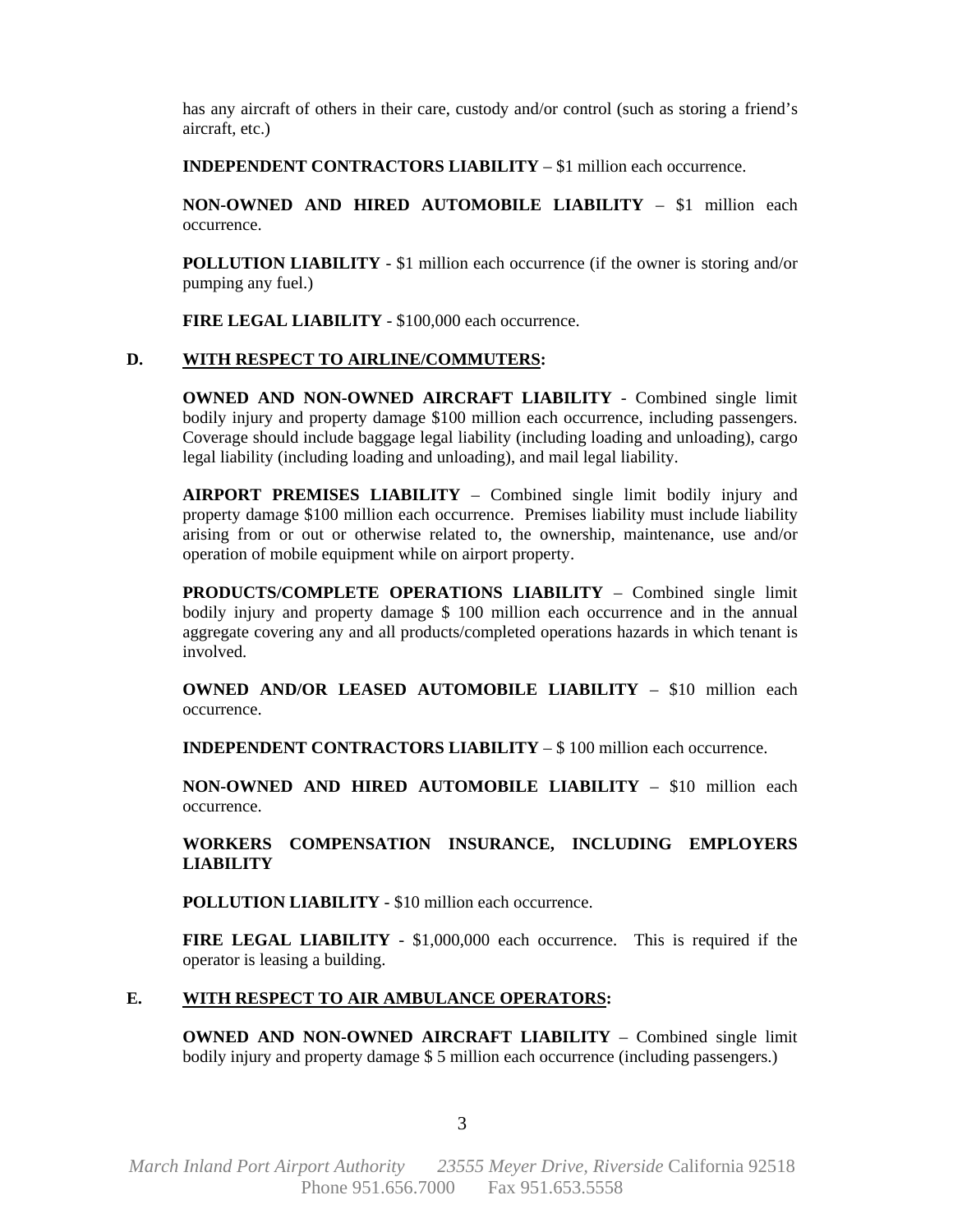**PREMISES GENERAL LIABILITY** – Combined single limit bodily injury and property damage \$5 million each occurrence. Premises liability must include liability arising from or out of or otherwise related to, the ownership, maintenance, use and/or operation of mobile equipment while on airport property.

**OWNED AND/OR LEASED AUTOMOBILE LIABILITY** – \$1 million each occurrence.

**INDEPENDENT CONTRACTORS LIABILITY** – \$1 million each occurrence.

**NON-OWNED AND HIRED AUTOMOBILE LIABILITY** – \$1 million each occurrence.

#### **WORKERS COMPENSATION INSURANCE**

**POLLUTION LIABILITY** - \$1 million each occurrence. This is required, if the operator is selling fuel and/or storing fuel.

**FIRE LEGAL LIABILITY** - \$100,000 each occurrence. This is required if the operator is leasing a building.

**PERSONAL INJURY LIABILITY** – \$5 million each occurrence and in the annual aggregate.

**BROAD FORM CONTRACTUAL LIABILITY** – \$5 million each occurrence and in the annual aggregate.

**MEDICAL MALPRACTICE LIABILITY** – \$5 million each occurrence and in the annual aggregate.

**EMPLOYERS LIABILITY** – limit of \$1 million.

1

## **ADDITIONAL REQUIREMENTS FOR POLICIES MAINTAINED BY AIR AMBULANCE OPERATORS:**

 The policy shall insure the March Inland Port Airport Authority, its elected and appointed officials, officers, employees, representatives and agents (the "Authority"), against any and all liability, claims, loss, damage or expenses arising from or related to the tenant's occupation or use of the premises, or the acts, omissions or negligence in whole or part of the tenant, their contractors, sub-contractors, licensees, agents, servants, employees, invitees or visitors.

 The Tenant shall provide a waiver of subrogation with respect to all physical damage policies including but not limited to aircraft and any automobile policies, in favor of the March Inland Airport Authority, its elected and appointed officials, officers, employees, representatives and agents (the "Authority").<sup>[1](#page-3-0)</sup>

<span id="page-3-0"></span> $1$  The reason for this requirement is primarily due to the high costs of medical equipment attached to the air ambulance aircraft.